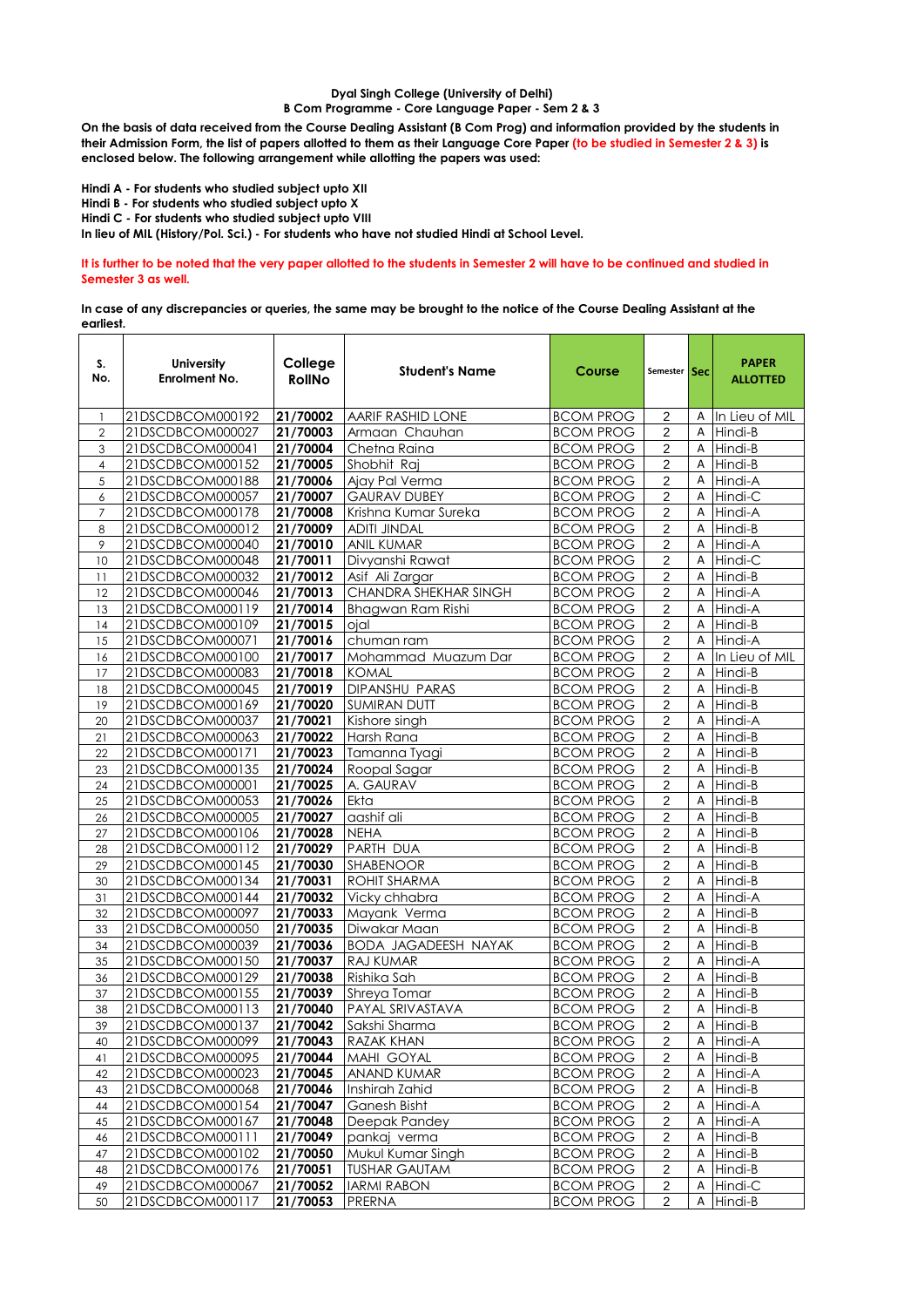| 51  | 21DSCDBCOM000125 |                   | 21/70054 Rashmi Bisht       | <b>BCOM PROG</b> | 2                       |   | A Hindi-B        |
|-----|------------------|-------------------|-----------------------------|------------------|-------------------------|---|------------------|
| 52  | 21DSCDBCOM000006 | 21/70055          | Abhinav Chaurasia           | <b>BCOM PROG</b> | $\overline{2}$          | A | Hindi-B          |
| 53  | 21DSCDBCOM000065 | 21/70056          | Dhirender Yadav             | <b>BCOM PROG</b> | $\boldsymbol{2}$        | A | Hindi-A          |
| 54  | 21DSCDBCOM000174 | 21/70057          | Tisha Singhal               | <b>BCOM PROG</b> | $\boldsymbol{2}$        | Α | Hindi-B          |
| 55  | 21DSCDBCOM000081 | 21/70058          | Khushi Sharma               | <b>BCOM PROG</b> | $\overline{c}$          | A | Hindi-B          |
| 56  | 21DSCDBCOM000105 | 21/70059          | Namrata Kumari              | <b>BCOM PROG</b> | $\mathbf 2$             | A | Hindi-B          |
| 57  | 21DSCDBCOM000054 | 21/70060          | Firdausi Khatun             | <b>BCOM PROG</b> | 2                       | Α | Hindi-B          |
|     | 21DSCDBCOM000110 |                   |                             |                  | $\overline{2}$          |   |                  |
| 58  |                  | 21/70062          | PALAK KHURANA               | <b>BCOM PROG</b> |                         | Α | Hindi-B          |
| 59  | 21DSCDBCOM000020 | 21/70063          | Anjali Singh                | <b>BCOM PROG</b> | $\overline{2}$          | A | Hindi-B          |
| 60  | 21DSCDBCOM000080 | 21/70064          | <b>KHUSHI RAI</b>           | <b>BCOM PROG</b> | $\mathbf 2$             | A | Hindi-B          |
| 61  | 21DSCDBCOM000002 | 21/70065          | <b>AANCHAL</b>              | <b>BCOM PROG</b> | $\boldsymbol{2}$        | A | Hindi-B          |
| 62  | 21DSCDBCOM000147 | 21/70066          | Shashank Tiwari             | <b>BCOM PROG</b> | $\overline{2}$          | Α | Hindi-B          |
| 63  | 21DSCDBCOM000076 | 21/70067          | Neeraj Kapoor               | <b>BCOM PROG</b> | $\overline{2}$          | A | Hindi-A          |
| 64  | 21DSCDBCOM000190 | 21/70068          | <b>YOSHITA</b>              | <b>BCOM PROG</b> | 2                       | A | Hindi-B          |
| 65  | 21DSCDBCOM000029 | 21/70069          | JEETENDER KHANAGWAL         | <b>BCOM PROG</b> | $\overline{c}$          | Α | Hindi-A          |
| 66  | 21DSCDBCOM000078 | 21/70070          | <b>KHUSHI DHINGRA</b>       | <b>BCOM PROG</b> | $\sqrt{2}$              | Α | Hindi-B          |
| 67  | 21DSCDBCOM000036 | 21/70071          | AZIYA SAIFI                 | <b>BCOM PROG</b> | $\overline{2}$          | B | Hindi-C          |
| 68  | 21DSCDBCOM000011 | 21/70072          | Aditi Kaushik               | <b>BCOM PROG</b> | $\overline{\mathbf{c}}$ | В | Hindi-B          |
| 69  | 21DSCDBCOM000085 | 21/70073          | <b>KRSHNA JOSHI</b>         | <b>BCOM PROG</b> | $\overline{c}$          | B | Hindi-B          |
| 70  | 21DSCDBCOM000090 | 21/70074          | Kunjal Babbar               | <b>BCOM PROG</b> | $\mathbf 2$             | B | Hindi-B          |
| 71  | 21DSCDBCOM000131 | 21/70075          | RIYA CHAUHAN                | <b>BCOM PROG</b> | $\sqrt{2}$              | B | Hindi-B          |
| 72  | 21DSCDBCOM000051 | 21/70076          | Diya Goyal                  | <b>BCOM PROG</b> | $\overline{2}$          | В | Hindi-B          |
|     |                  |                   |                             |                  |                         |   |                  |
| 73  | 21DSCDBCOM000010 | 21/70077          | ABHISHEK KANNAUJIYA         | <b>BCOM PROG</b> | $\overline{\mathbf{c}}$ | B | Hindi-B          |
| 74  | 21DSCDBCOM000173 | $\sqrt{21}/70078$ | Tanya                       | <b>BCOM PROG</b> | $\overline{2}$          | B | In Lieu of MIL   |
| 75  | 21DSCDBCOM000052 | 21/70080          | <b>INDER KUMAR</b>          | <b>BCOM PROG</b> | $\boldsymbol{2}$        | B | Hindi-A          |
| 76  | 21DSCDBCOM000159 | 21/70081          | <b>SHRISHTI SINGH</b>       | <b>BCOM PROG</b> | $\overline{2}$          | B | Hindi-C          |
| 77  | 21DSCDBCOM000128 | 21/70082          | <b>RISHABH BANSAL</b>       | <b>BCOM PROG</b> | $\boldsymbol{2}$        | B | Hindi-B          |
| 78  | 21DSCDBCOM000059 | 21/70083          | Subhash Singh               | <b>BCOM PROG</b> | $\boldsymbol{2}$        | B | Hindi-A          |
| 79  | 21DSCDBCOM000055 | 21/70084          | <b>GAGAN GANGWAL</b>        | <b>BCOM PROG</b> | $\boldsymbol{2}$        | B | Hindi-C          |
| 80  | 21DSCDBCOM000093 | 21/70085          | Kushagra Gupta              | <b>BCOM PROG</b> | $\overline{2}$          | B | Hindi-B          |
| 81  | 21DSCDBCOM000121 | 21/70086          | Rahul Kumar Soni            | <b>BCOM PROG</b> | $\boldsymbol{2}$        | B | Hindi-C          |
| 82  | 21DSCDBCOM000028 | 21/70087          | ARNAV RAJ                   | <b>BCOM PROG</b> | $\overline{\mathbf{c}}$ | B | Hindi-B          |
| 83  | 21DSCDBCOM000127 | 21/70088          | Rehan Ahmed                 | <b>BCOM PROG</b> | $\overline{c}$          | B | Hindi-B          |
| 84  | 21DSCDBCOM000016 | 21/70089          | Aniket Gangwar              | <b>BCOM PROG</b> | $\overline{\mathbf{c}}$ | B | Hindi-B          |
| 85  | 21DSCDBCOM000003 | 21/70090          | AANSU                       | <b>BCOM PROG</b> | $\overline{2}$          | B | Hindi-B          |
| 86  | 21DSCDBCOM000156 | 21/70091          | AWADHESH SAHU               | <b>BCOM PROG</b> | $\boldsymbol{2}$        | В | Hindi-A          |
| 87  | 21DSCDBCOM000123 | 21/70092          | RAHUL SAINI                 | <b>BCOM PROG</b> | $\overline{\mathbf{c}}$ | B | Hindi-B          |
|     |                  |                   |                             | <b>BCOM PROG</b> | $\overline{2}$          | B |                  |
| 88  | 21DSCDBCOM000187 | 21/70093          | Yashika chaurasia           |                  |                         |   | Hindi-B          |
| 89  | 21DSCDBCOM000146 | 21/70094          | Shashank Kumar              | <b>BCOM PROG</b> | $\overline{\mathbf{c}}$ | B | Hindi-C          |
| 90  | 21DSCDBCOM000168 | 21/70095          | Arvind Rai                  | <b>BCOM PROG</b> | $\overline{c}$          | В | Hindi-A          |
| 91  | 21DSCDBCOM000074 | 21/70096          | Kartikeyan kumar            | <b>BCOM PROG</b> | $\overline{\mathbf{c}}$ | B | Hindi-B          |
| 92  | 21DSCDBCOM000066 | 21/70097          | Himanshu Verma              | <b>BCOM PROG</b> | $\overline{2}$          | B | Hindi-B          |
| 93  | 21DSCDBCOM000069 | 21/70098          | <b>ISHA</b>                 | <b>BCOM PROG</b> | $\overline{c}$          |   | <b>B</b> Hindi-B |
| 94  | 21DSCDBCOM000181 |                   | 21/70100 ARVIND KUMAR YADAV | <b>BCOM PROG</b> | $\overline{2}$          |   | B Hindi-A        |
| 95  | 21DSCDBCOM000042 | 21/70101          | <b>DAKSH KUSHWAHA</b>       | <b>BCOM PROG</b> | $\overline{\mathbf{c}}$ | B | Hindi-B          |
| 96  | 21DSCDBCOM000077 | 21/70102          | KHUSHI KHANDELWAL           | <b>BCOM PROG</b> | 2                       | B | Hindi-B          |
| 97  | 21DSCDBCOM000034 | 21/70103          | <b>ASTITVA CHAURASIA</b>    | <b>BCOM PROG</b> | 2                       | В | Hindi-B          |
| 98  | 21DSCDBCOM000124 | 21/70104          | RAJESHWARI PRASAD VERMA     | <b>BCOM PROG</b> | $\overline{\mathbf{c}}$ | B | Hindi-A          |
| 99  | 21DSCDBCOM000120 | 21/70105          | Radhika Maheshwari          | <b>BCOM PROG</b> | $\boldsymbol{2}$        | B | Hindi-B          |
| 100 | 21DSCDBCOM000161 | 21/70106          | <b>SHRUTI AGARWAL</b>       | <b>BCOM PROG</b> | 2                       | В | Hindi-B          |
| 101 | 21DSCDBCOM000158 | 21/70107          | Shrishti Chauhan            | <b>BCOM PROG</b> | $\overline{c}$          | B | Hindi-B          |
| 102 | 21DSCDBCOM000177 | 21/70108          | <b>Tushar Verma</b>         | <b>BCOM PROG</b> | $\overline{\mathbf{c}}$ | B | Hindi-B          |
| 103 | 21DSCDBCOM000009 | 21/70109          | <b>ABHISHEK GUPTA</b>       | <b>BCOM PROG</b> | $\boldsymbol{2}$        | B | Hindi-B          |
| 104 | 21DSCDBCOM000164 | 21/70110          | <b>SIMRA TANVIR</b>         | <b>BCOM PROG</b> | 2                       | В | Hindi-B          |
|     | 21DSCDBCOM000056 | 21/70111          | Garth Yadav                 | <b>BCOM PROG</b> | $\overline{c}$          | B | Hindi-B          |
| 105 |                  |                   |                             | <b>BCOM PROG</b> |                         | B |                  |
| 106 | 21DSCDBCOM000130 | 21/70112          | RITU KAPASIA                |                  | $\mathbf 2$             |   | Hindi-B          |
| 107 | 21DSCDBCOM000138 | 21/70113          | <b>DIGVIJAY SINGH</b>       | <b>BCOM PROG</b> | $\boldsymbol{2}$        | В | Hindi-A          |
| 108 | 21DSCDBCOM000087 | 21/70114          | KUMKUM CHAUHAN              | <b>BCOM PROG</b> | $\overline{2}$          | В | Hindi-B          |
| 109 | 21DSCDBCOM000017 | 21/70115          | Aniga Naz                   | <b>BCOM PROG</b> | $\boldsymbol{2}$        | B | Hindi-B          |
| 110 | 21DSCDBCOM000104 | 21/70116          | NAJUMUDHEEN M P             | <b>BCOM PROG</b> | $\overline{c}$          | B | In Lieu of MIL   |
| 111 | 21DSCDBCOM000084 | 21/70117          | <b>KOMAL</b>                | <b>BCOM PROG</b> | $\overline{2}$          | В | Hindi-B          |
| 112 | 21DSCDBCOM000166 | 21/70119          | SNEHIL KUSHWAHA             | <b>BCOM PROG</b> | $\boldsymbol{2}$        | B | Hindi-B          |
| 113 | 21DSCDBCOM000141 | 21/70120          | Manoi                       | <b>BCOM PROG</b> | $\overline{\mathbf{c}}$ | B | Hindi-A          |
| 114 | 21DSCDBCOM000101 | 21/70121          | Mohd Saad Ansari            | <b>BCOM PROG</b> | $\boldsymbol{2}$        | B | Hindi-B          |
| 115 | 21DSCDBCOM000038 | 21/70122          | Bhumika                     | <b>BCOM PROG</b> | 2                       | В | Hindi-B          |
| 116 | 21DSCDBCOM000004 | 21/70124          | <b>AARCHI</b>               | <b>BCOM PROG</b> | $\overline{\mathbf{c}}$ | B | Hindi-B          |
| 117 | 21DSCDBCOM000049 | 21/70125          | DIVYANSHU MAHESHWARI        | <b>BCOM PROG</b> | $\boldsymbol{2}$        | B | Hindi-B          |
| 118 | 21DSCDBCOM000116 | 21/70126          | <b>SURESH</b>               | <b>BCOM PROG</b> | 2                       | B | Hindi-A          |
| 119 | 21DSCDBCOM000070 | 21/70127          | <b>ISHA SINGH</b>           | <b>BCOM PROG</b> | $\overline{c}$          | B | Hindi-B          |
| 120 | 21DSCDBCOM000132 | 21/70128          | <b>ROHIT CHAUDHARY</b>      | <b>BCOM PROG</b> | $\boldsymbol{2}$        | В | Hindi-B          |
| 121 | 21DSCDBCOM000148 | 21/70129          | <b>SHIKHA SONI</b>          | <b>BCOM PROG</b> | $\overline{c}$          | B | Hindi-B          |
|     |                  |                   |                             |                  |                         |   |                  |